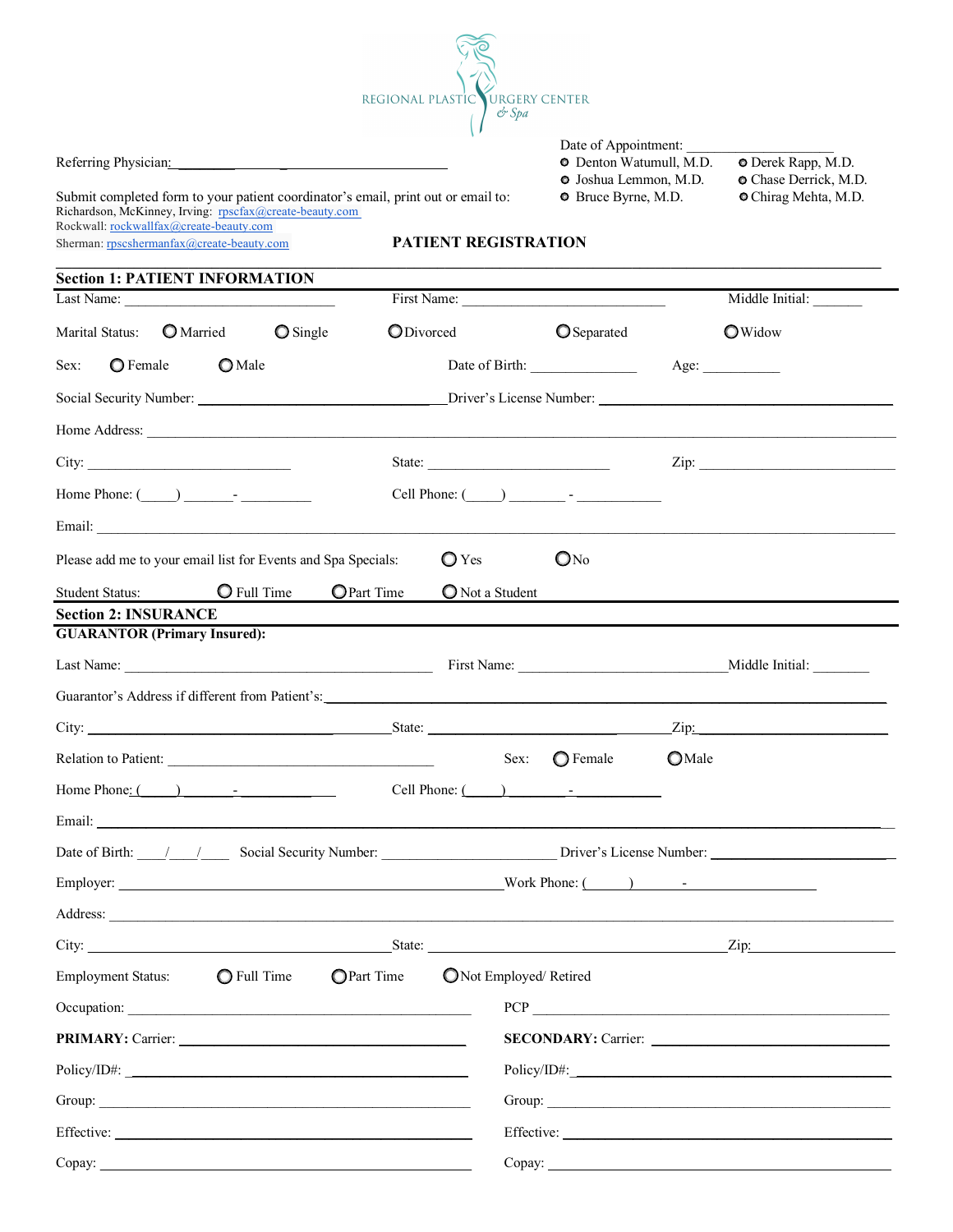| Patient      | Date)    |
|--------------|----------|
| $\mathbf{r}$ | Birth:   |
| Name:        | $\Omega$ |
| .            |          |

### INSURANCE AUTHORIZATION AND ASSIGNMENT:

I hereby authorize Regional Plastic Surgery Center to furnish information to insurance carriers concerning my illnesses, accidents, and treatments, and also assign to them all payments for medical services rendered to myself or my dependents. I understand that I am responsible for any amount not covered by insurance. I also understand that any additional copay, coinsurance, and/or deductibles are due at the time of service.

This office will request a deposit of \$500 for cosmetic surgeries.

#### **REGIONAL PLASTIC SURGERY CENTER NO-SHOW POLICY:**

Our policy is to charge \$50 for no-shows to office appointments if we do not have a 24-hour notification of cancellation; and \$100 for no-shows to office surgery if we do not have a 48-hour notification of cancellation.

 $\_$  , and the set of the set of the set of the set of the set of the set of the set of the set of the set of the set of the set of the set of the set of the set of the set of the set of the set of the set of the set of th

|                                                          | Patient's signature or responsible party                                                        |                                                                                                 | Date                                                                              |                                                       |  |
|----------------------------------------------------------|-------------------------------------------------------------------------------------------------|-------------------------------------------------------------------------------------------------|-----------------------------------------------------------------------------------|-------------------------------------------------------|--|
|                                                          |                                                                                                 | I (We) voluntarily request Dr. assistants, and other health care providers they need necessary. |                                                                                   |                                                       |  |
|                                                          | Patient's signature or responsible party                                                        |                                                                                                 | Date                                                                              |                                                       |  |
|                                                          | Section 3: EMERGENCY CONTACT (Any person not residing with patient)                             |                                                                                                 |                                                                                   |                                                       |  |
|                                                          |                                                                                                 |                                                                                                 |                                                                                   | Relation to Patient:                                  |  |
|                                                          |                                                                                                 | Address:                                                                                        |                                                                                   |                                                       |  |
|                                                          | Home Phone: $\qquad \qquad$                                                                     | Cell Phone: $(\_\_)$ $\_\_$ - $\_\_$                                                            |                                                                                   |                                                       |  |
|                                                          |                                                                                                 |                                                                                                 |                                                                                   |                                                       |  |
|                                                          |                                                                                                 | <b>CONTACT CONSENT</b>                                                                          |                                                                                   |                                                       |  |
| I,                                                       | contact me at the following numbers:                                                            | the undersigned patient, authorize Regional Plastic Surgery Center to                           |                                                                                   |                                                       |  |
| <b>Via Phone:</b><br>At Home:<br>Cell Phone:<br>At Work: | $O$ Yes $O$ No<br>$O Yes$ $O No$<br>$O Yes$ $ONo$<br>Other Persons We May Leave a Message With: | Number: $(\_\_)$ $\_\_$ -<br>Number: $($ $)$ $)$ $ -$                                           | <b>Can Leave Message:</b><br>$\bigcirc$ Yes<br>$\bigcirc$ Yes<br>$\mathbf{O}$ Yes | ON <sub>0</sub><br>$\mathbb{O}N^0$<br>ON <sub>0</sub> |  |
|                                                          |                                                                                                 |                                                                                                 |                                                                                   |                                                       |  |
|                                                          |                                                                                                 |                                                                                                 |                                                                                   |                                                       |  |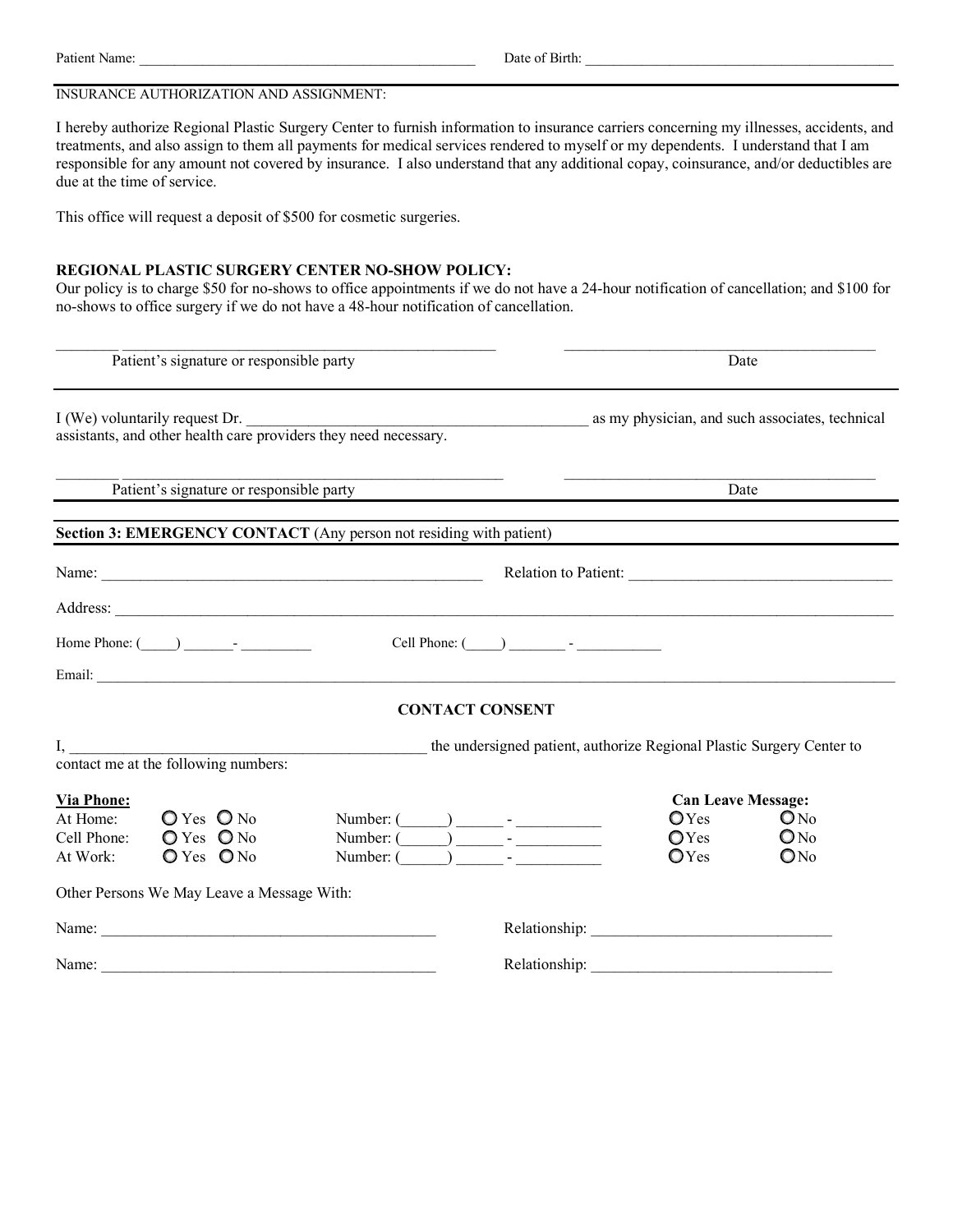|                                                                                                                                                                                                                                                                 | Age:                             |                                  |                  |                                                      |                                  | Are you RIGHT or LEFT handed?      | $\bigcirc$ Right                       | $O$ Left                             |
|-----------------------------------------------------------------------------------------------------------------------------------------------------------------------------------------------------------------------------------------------------------------|----------------------------------|----------------------------------|------------------|------------------------------------------------------|----------------------------------|------------------------------------|----------------------------------------|--------------------------------------|
| Reason for Today's Visit:                                                                                                                                                                                                                                       |                                  |                                  |                  |                                                      |                                  |                                    |                                        |                                      |
|                                                                                                                                                                                                                                                                 |                                  |                                  |                  |                                                      |                                  |                                    |                                        |                                      |
|                                                                                                                                                                                                                                                                 |                                  |                                  |                  |                                                      |                                  |                                    |                                        |                                      |
| Referred by:                                                                                                                                                                                                                                                    |                                  |                                  |                  |                                                      |                                  |                                    | Primary Doctor:                        |                                      |
| <b>PAST MEDICAL HISTORY:</b>                                                                                                                                                                                                                                    |                                  |                                  |                  |                                                      |                                  |                                    |                                        |                                      |
| Melanoma                                                                                                                                                                                                                                                        | $\mathbb{O}$ Yes                 | $\mathbf{O}$ No                  |                  | Cancer                                               | $\bullet$ Yes                    | $\bigcirc$ No                      | Kidney Disease                         | $\bullet$ Yes<br>$\bigcirc$ No       |
| <b>Heart Disease</b>                                                                                                                                                                                                                                            | $\mathbb{O}$ Yes                 | $\bigcirc$ No                    |                  | Asthma                                               | $\bullet$ Yes                    | $\bigcirc$ No                      | <b>Thyroid Disease</b>                 | $\bullet$ Yes<br>$\bigcirc$ No       |
| Stroke                                                                                                                                                                                                                                                          | <b>O</b> Yes                     | $\bigcirc$ No                    |                  | AIDS or HIV                                          | $\bigcirc$ Yes                   | $\bigcirc$ No                      | <b>Bleeding Tendency</b>               | $\bigcirc$ Yes<br>O <sub>No</sub>    |
| Anemia                                                                                                                                                                                                                                                          | $\bigcirc$ Yes                   | $\bigcirc$ No                    |                  | Hepatitis                                            | $\bigcirc$ Yes                   | $\bigcirc$ No                      | High Blood Pressure                    | $\bigcirc$ Yes<br>$\mathbb{O}^{N_0}$ |
| <b>Tuberculosis</b>                                                                                                                                                                                                                                             | $\bigcirc$ Yes                   | $\bigcirc$ No                    |                  | Gout                                                 | $\bigcirc$ Yes                   | $\mathbb{O}^{N_0}$                 | Mitral Valve Prolapse                  | $\bigcirc$ Yes<br>$Q$ No             |
| Diabetes                                                                                                                                                                                                                                                        | $\bigcirc$ Yes                   | $\mathbf{O}$ No                  |                  | High Cholesterol $\bullet$ Yes                       |                                  | QN <sub>0</sub>                    | Bad Scarring/Keloids                   | QN <sub>0</sub><br>$\bigcirc$ Yes    |
| Lung Problems                                                                                                                                                                                                                                                   | $\bigcirc$ Yes                   | $\bigcirc$ No                    |                  | Stomach Ulcer                                        | $\bigcirc$ Yes                   | QN <sub>0</sub>                    |                                        |                                      |
| Do you have SLEEP APNEA?                                                                                                                                                                                                                                        |                                  |                                  | $\mathbf{O}$ Yes | $\mathbf{O}$ No                                      |                                  |                                    |                                        |                                      |
|                                                                                                                                                                                                                                                                 |                                  |                                  |                  |                                                      |                                  |                                    |                                        |                                      |
|                                                                                                                                                                                                                                                                 |                                  |                                  |                  |                                                      | $\bigcirc$ Yes                   | $\bigcirc$ No                      |                                        |                                      |
|                                                                                                                                                                                                                                                                 |                                  |                                  |                  |                                                      |                                  |                                    |                                        |                                      |
|                                                                                                                                                                                                                                                                 |                                  |                                  |                  |                                                      |                                  |                                    |                                        |                                      |
|                                                                                                                                                                                                                                                                 |                                  |                                  |                  |                                                      |                                  |                                    |                                        |                                      |
|                                                                                                                                                                                                                                                                 | $\bigcirc$ Yes                   | $\bigcirc$ No                    |                  | Gastrointestinal                                     | $\bigcirc$ Yes                   | $\mathbb{O}^{N_0}$                 | Hand or Arm<br>$\bigcirc$ Yes<br>Heart | $\mathbb{O}^{N_0}$                   |
|                                                                                                                                                                                                                                                                 | $\bigcirc$ Yes<br>$\bigcirc$ Yes | $\bigcirc$ No<br>QN <sub>0</sub> |                  | Hysterectomy<br>Hernia Repair                        | $\bigcirc$ Yes<br>$\bigcirc$ Yes | $\mathbb{O}N^0$<br>QN <sub>0</sub> | $\bigcirc$ Yes                         | $\mathbb{O}^{N_0}$                   |
|                                                                                                                                                                                                                                                                 |                                  |                                  |                  |                                                      |                                  |                                    |                                        |                                      |
|                                                                                                                                                                                                                                                                 |                                  |                                  |                  |                                                      |                                  |                                    |                                        |                                      |
|                                                                                                                                                                                                                                                                 |                                  |                                  |                  |                                                      |                                  |                                    |                                        |                                      |
|                                                                                                                                                                                                                                                                 | $\bullet$ Yes                    | $\bullet$ No                     |                  | High Blood Pressure                                  |                                  | $\bullet$ Yes<br>$\bullet$ No      | Depression                             | <b>O</b> Yes                         |
|                                                                                                                                                                                                                                                                 | <b>O</b> Yes                     | $\bullet$ No                     |                  | Diabetes                                             |                                  | <b>O</b> Yes<br>$\bullet$ No       | Bleeding Problem <sup>O</sup> Yes      | $\bullet$ No<br>$\bullet$ No         |
|                                                                                                                                                                                                                                                                 | <b>O</b> Yes                     | $\bullet$ No                     |                  | Kidney Disease                                       |                                  | <b>O</b> Yes<br>$\bullet$ No       |                                        |                                      |
| Have you had BLOOD CLOTS (DVT, pulmonary embolism):<br><b>PRIOR OPERATIONS:</b><br>Tonsillectomy<br>Appendectomy<br>Kidney/Bladder<br>Other operations:<br><b>FAMILY HISTORY:</b><br><b>Breast Cancer</b><br><b>Heart Disease</b><br>Arthritis<br>Do you smoke? | $\bullet$ Yes                    | $\bullet$ No                     |                  | How much?<br>If you quit smoking, when did you quit? |                                  |                                    | How many years?                        |                                      |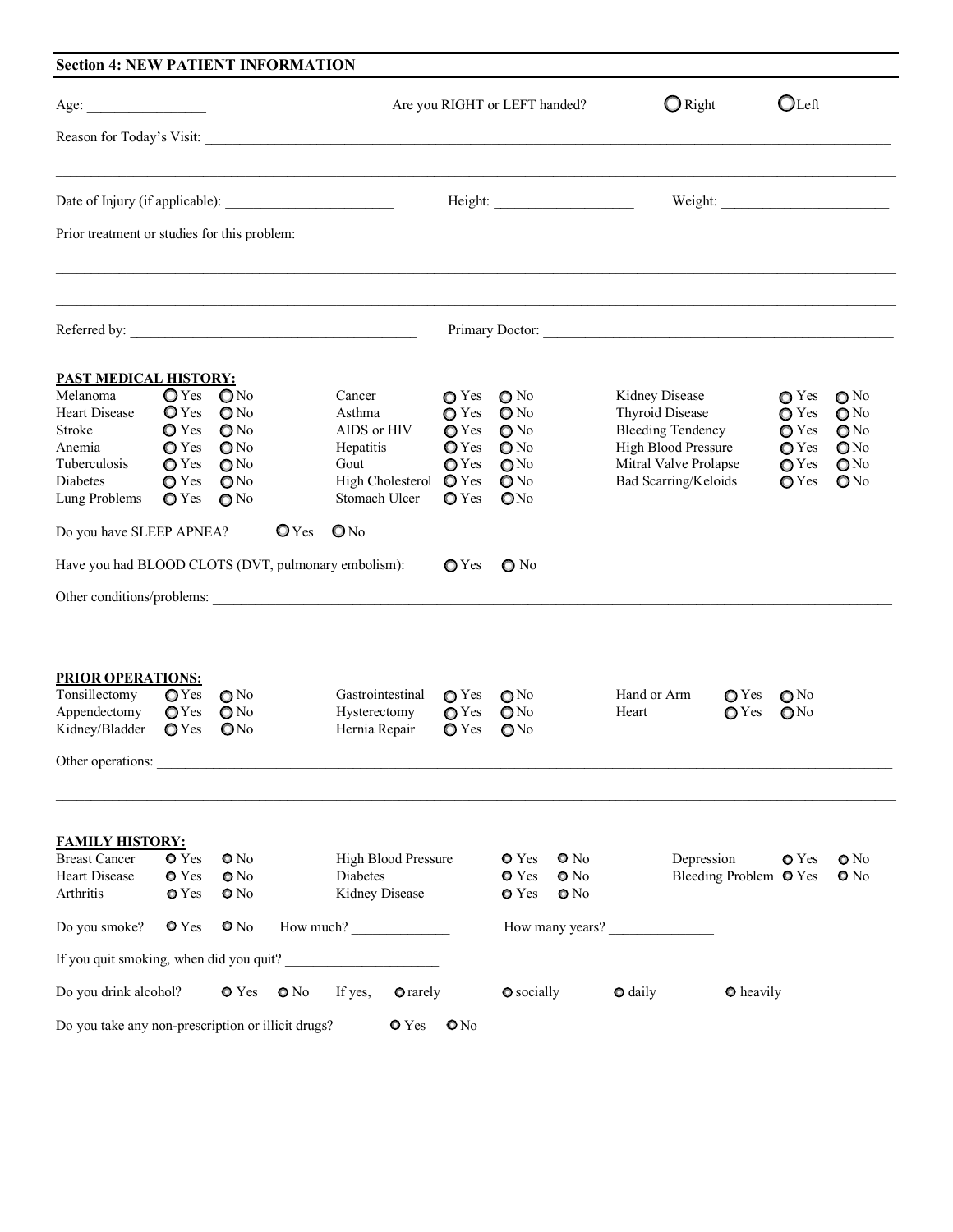| Do you have any of the following problems?                                                            |                                                                                  |                                                                                                        |                                          |                                                                               |                                                                            |                                                                                                |                                                                                        |                                                                                        |                                                                                           |
|-------------------------------------------------------------------------------------------------------|----------------------------------------------------------------------------------|--------------------------------------------------------------------------------------------------------|------------------------------------------|-------------------------------------------------------------------------------|----------------------------------------------------------------------------|------------------------------------------------------------------------------------------------|----------------------------------------------------------------------------------------|----------------------------------------------------------------------------------------|-------------------------------------------------------------------------------------------|
| Weight Change<br>Dry Eyes<br>Chronic Cough<br>Chest Pain<br>Rapid Heartbeat<br>Shortness of Breath    | OYes<br>$\mathbb{O}$ Yes<br>$\bigcirc$ Yes<br>$\mathbb{O}$ Yes<br>$\bigcirc$ Yes | ONo<br>QN <sub>0</sub><br>$\mathbb{O}^{N_0}$<br>QN <sub>0</sub><br>$\mathbb{O}$ No<br>$\mathbb{O}$ Yes | ON <sub>0</sub>                          | Swollen Feet<br>Skin Rash<br>Chronic Diarrhea O Yes<br>Jaundice<br>Depression | $\mathbf{O}$ Yes<br>$\mathbf{O}$ Yes<br>$\bigcirc$ Yes<br>$\mathbb{O}$ Yes | $\mathbb{O}N^0$<br>O <sub>NO</sub><br>QN <sub>0</sub><br>$\mathbb{O}N^0$<br>$\mathbb{O}^{N_0}$ | Seizures<br>Joint/Muscle Pain<br>Swollen Lymph Nodes<br>Easy Bleeding<br>Easy Bruising | $\bigcirc$ Yes<br>$\bigcirc$ Yes<br>$\bigcirc$ Yes<br>$\bigcirc$ Yes<br>$\bigcirc$ Yes | $\bigcirc$ No<br>QN <sub>0</sub><br>O <sub>No</sub><br>QN <sub>0</sub><br>QN <sub>0</sub> |
| Do you have any medication allergies?<br>(Hives, welts, severe itching, facial/oral/airway swelling)  |                                                                                  |                                                                                                        |                                          |                                                                               | $\mathbb{O}$ Yes                                                           | QN <sub>0</sub>                                                                                |                                                                                        |                                                                                        |                                                                                           |
|                                                                                                       |                                                                                  |                                                                                                        |                                          |                                                                               |                                                                            |                                                                                                |                                                                                        |                                                                                        |                                                                                           |
| Do any medications cause adverse side effects for you?                                                |                                                                                  |                                                                                                        |                                          |                                                                               | $OYes$ $ONo$                                                               |                                                                                                |                                                                                        |                                                                                        |                                                                                           |
|                                                                                                       |                                                                                  |                                                                                                        |                                          |                                                                               |                                                                            |                                                                                                |                                                                                        |                                                                                        |                                                                                           |
|                                                                                                       |                                                                                  |                                                                                                        |                                          | List all current medications (including over-the-counter/herbal):             |                                                                            |                                                                                                |                                                                                        |                                                                                        |                                                                                           |
|                                                                                                       |                                                                                  |                                                                                                        | $OYes$ $ONo$                             |                                                                               |                                                                            |                                                                                                |                                                                                        |                                                                                        |                                                                                           |
| Are you currently working?<br>If yes, in what capacity?<br>Do you have any current work restrictions? |                                                                                  |                                                                                                        | <b>O</b> Full Time                       | <b>O</b> Part Time<br>$\bigcirc$ Yes<br>$\mathbf{O}$ No                       |                                                                            | O Light Duty                                                                                   |                                                                                        |                                                                                        |                                                                                           |
|                                                                                                       |                                                                                  |                                                                                                        |                                          |                                                                               |                                                                            |                                                                                                |                                                                                        |                                                                                        |                                                                                           |
|                                                                                                       |                                                                                  |                                                                                                        | Patient's signature or responsible party |                                                                               |                                                                            |                                                                                                | Date                                                                                   |                                                                                        |                                                                                           |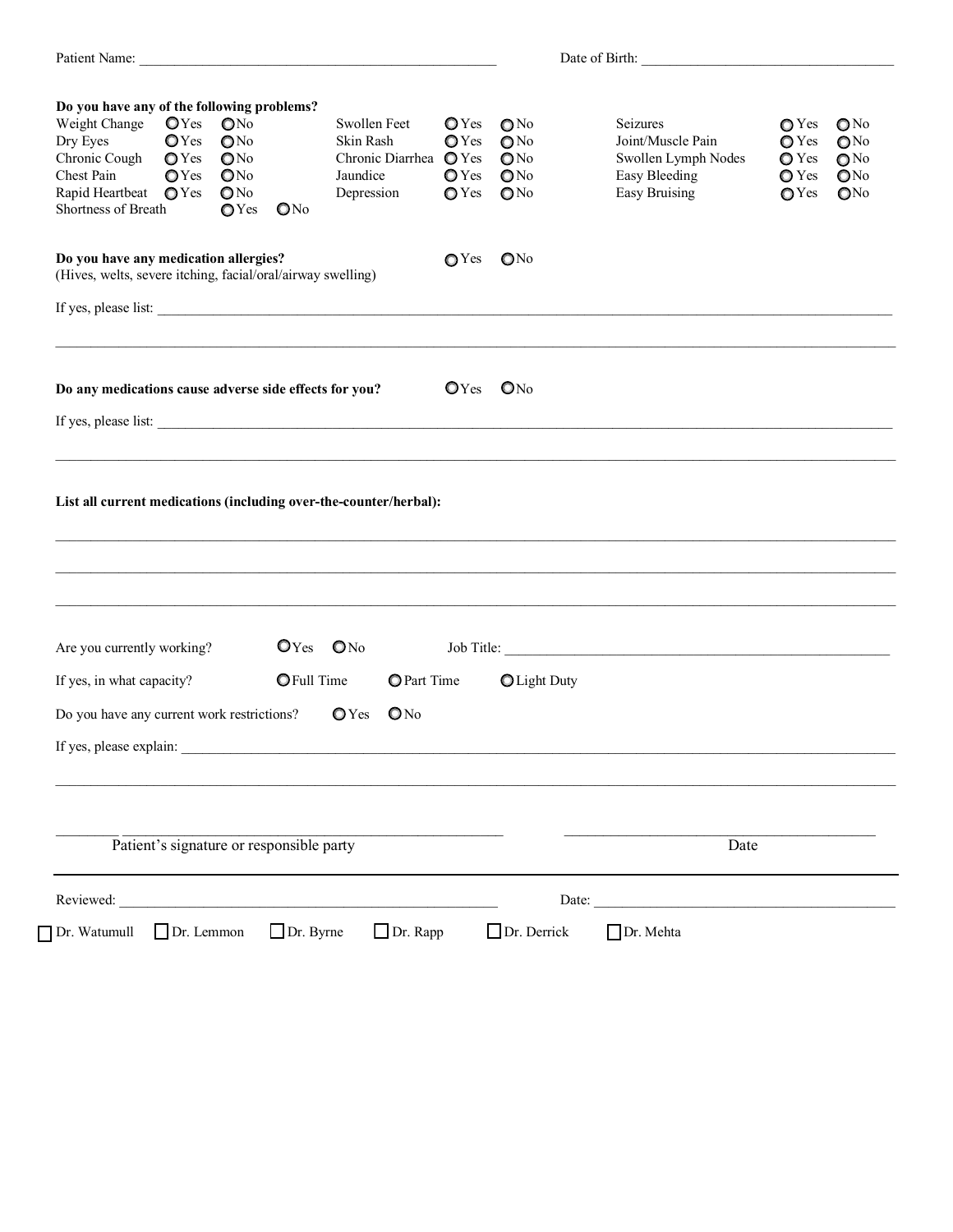| Date:<br>To Whom It May Concern:<br>I authorize the release of all my medical records with your office to:                                                                                                 | REGIONAL PLAS         |                   | RGERY CENTER<br>$Q$ -Spa                                                                                                                                                    |                 |  |  |  |
|------------------------------------------------------------------------------------------------------------------------------------------------------------------------------------------------------------|-----------------------|-------------------|-----------------------------------------------------------------------------------------------------------------------------------------------------------------------------|-----------------|--|--|--|
| $\Box$ Dr. Denton Watumull                                                                                                                                                                                 | □ Dr. Joshua Lemmon   |                   | $\Box$ Dr. Chase Derrick                                                                                                                                                    |                 |  |  |  |
|                                                                                                                                                                                                            |                       |                   |                                                                                                                                                                             |                 |  |  |  |
| $\Box$ Dr. Bruce Byrne                                                                                                                                                                                     | $\Box$ Dr. Derek Rapp |                   | $\Box$ Dr. Chirag Mehta                                                                                                                                                     |                 |  |  |  |
|                                                                                                                                                                                                            |                       | <b>LOCATIONS:</b> |                                                                                                                                                                             |                 |  |  |  |
|                                                                                                                                                                                                            | $\Box$ Richardson     | $\Box$ Rockwall   | $\Box$ Sherman                                                                                                                                                              | $\Box$ McKinney |  |  |  |
| Patient's signature or responsible party                                                                                                                                                                   |                       |                   |                                                                                                                                                                             | Date            |  |  |  |
| 3201 E. President George Bush Hwy, Ste<br>101 Richardson, Texas 75082<br>972-470-5000<br>972-470-5007 Fax<br>5236 W. University Dr., Ste 3600<br>McKinney, Texas 75071<br>972-470-5000<br>972-470-5007 Fax |                       |                   | 1407 Ridge Road, Ste 101<br>Rockwall, Texas 75087<br>972-470-1000<br>972-772-9561 Fax<br>1111 E. Sara Swamy Dr.<br>Sherman, Texas 75090<br>903-893-6311<br>903-870-0456 Fax |                 |  |  |  |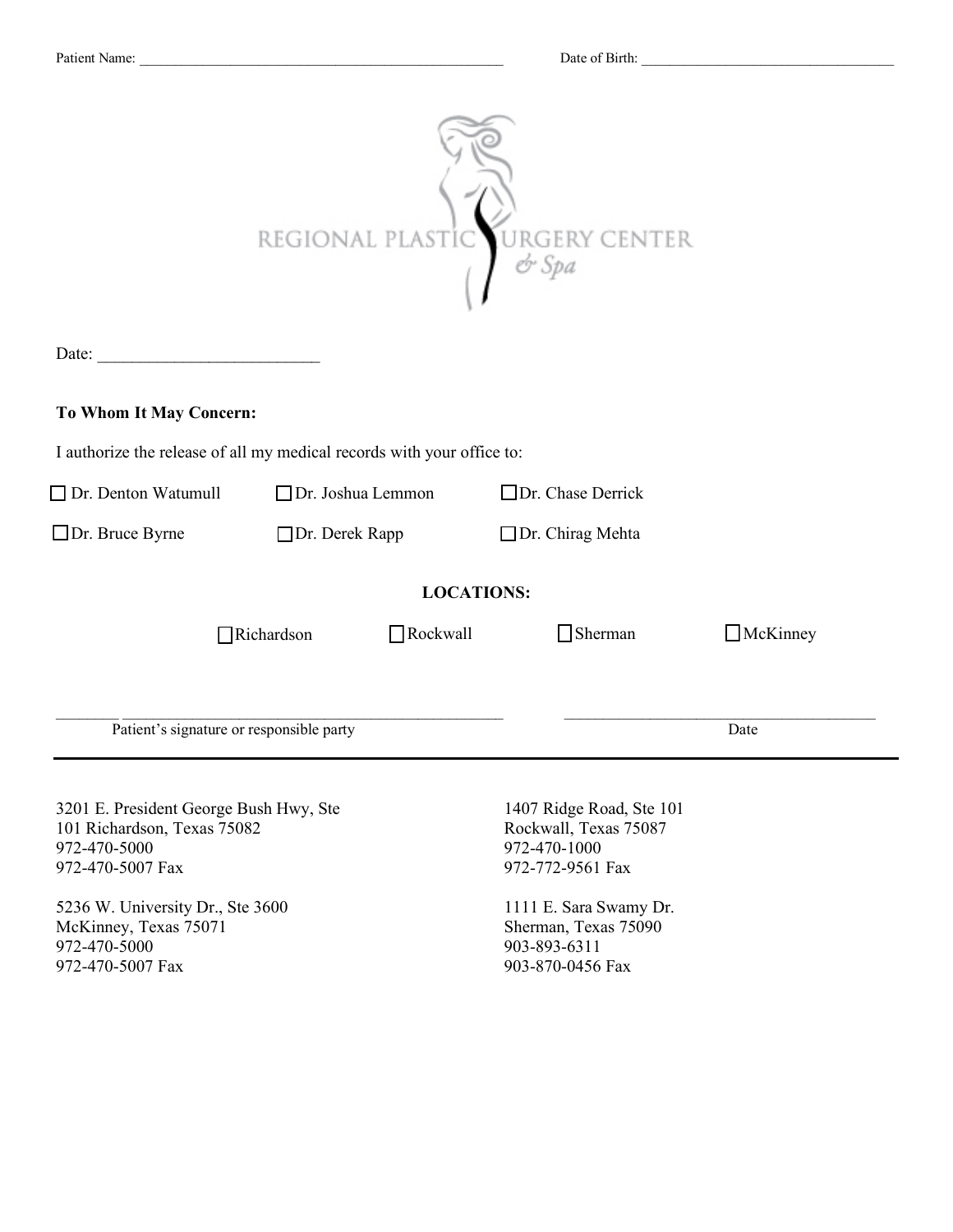# **VIDEO AND PHOTOGRAPH RELEASE AND AUTHORIZATION**

I hereby give permission to Regional Plastic Surgery Center or its designated representatives to obtain photographs and/or video recordings of my person in connection with the plastic surgery procedure intended or performed.

I understand that photographs may be taken before, during or after my procedure as a routine part of my medical care.

I understand that the images will not be identified by my name, unless otherwise authorized. I understand that some photographs and video may, by their representation make me identifiable in appearance to others.

I further understand that these photographs and video recordings shall remain the property of Regional Plastic Surgery Center. Specifically, the photographs, video recordings or case information may be used for the office photo album, educational material for prospective patients, medical textbooks and journals, news media, television, radio, social media and any form of advertising.

I understand that the obtained photographs and/or videos can be used for the following:



I hereby waive any right to inspect or approve the finished product, photograph, video or other use that may be used in conjunction therewith or to the eventual use that it might be applied. I understand that no renumeration will be provided to me now or in the future for usage of these images, videos or case information. I understand that such consent is strictly on a voluntary basis.

I release, discharge and agree to hold harmless Regional Plastic Surgery Center and its affiliates and their representatives and employees from and against any claims whatsoever in connection with the use of my images and the reproductions thereof as stated above, including any claim for payment in connection with the distribution or publication of the video and/or photographs.

Photo Limitations:

 $\frac{1}{2}$  , and the set of the set of the set of the set of the set of the set of the set of the set of the set of the set of the set of the set of the set of the set of the set of the set of the set of the set of the set

(For example: no face, no tattoos, etc.)



 $\frac{1}{\sqrt{2}}$  I give authorization for photographs to be taken<br> $\frac{1}{\sqrt{2}}$  I give authorization for videos to be taken

I give authorization for videos to be taken

Print Name

Signature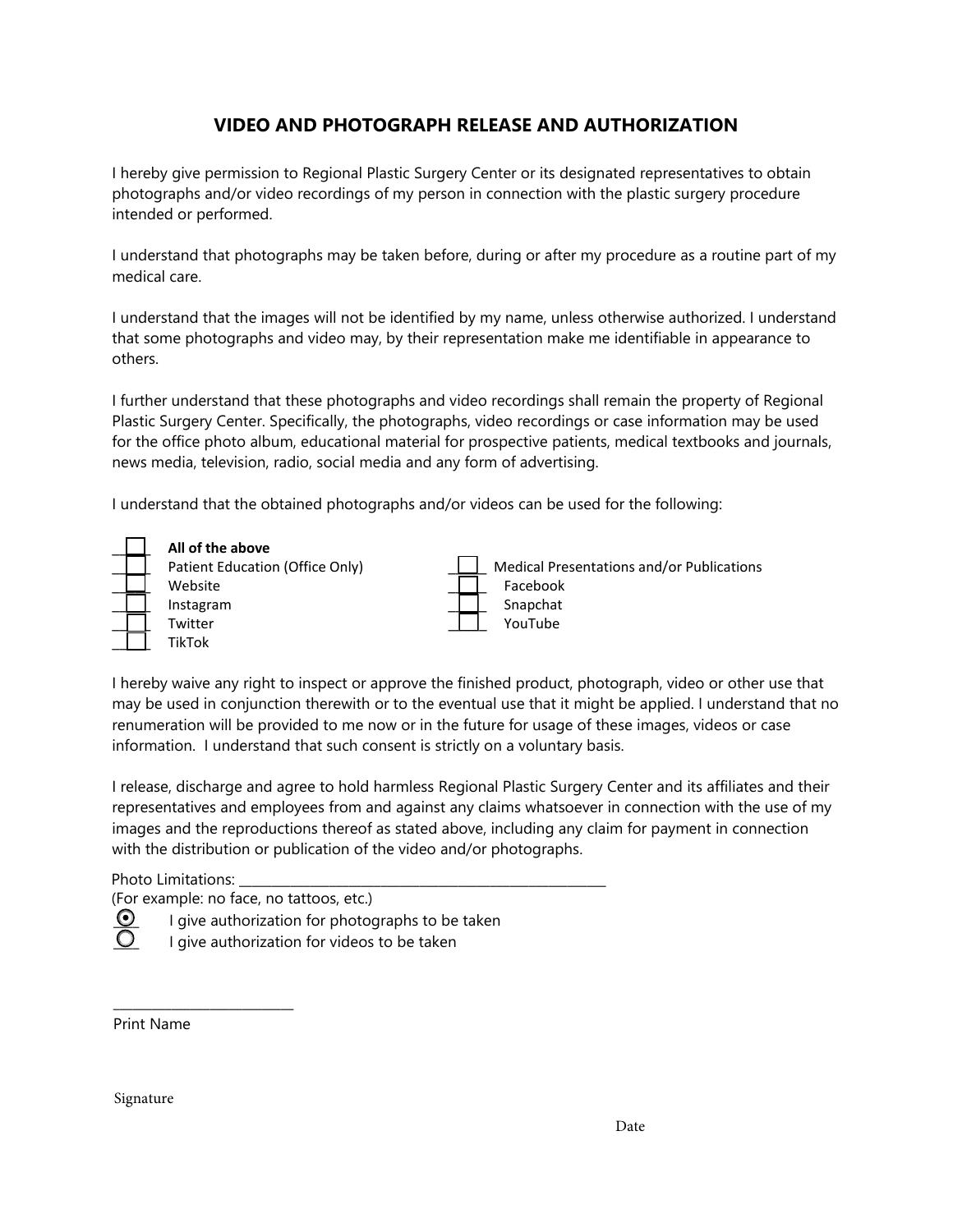# **NOTICE CONCERNING COMPLAINTS**

Complaints about physicians, as well as other licensees and registrants of the Texas State Board of Medical Examiner, including physician assistants and acupuncturists, may be reported for investigation to the following address:

> Texas State Board of Medical Examiners Attn: Investigations Centre Creek Drive, Suite 300 Austin, Texas 78714-9134 1-800-201-9353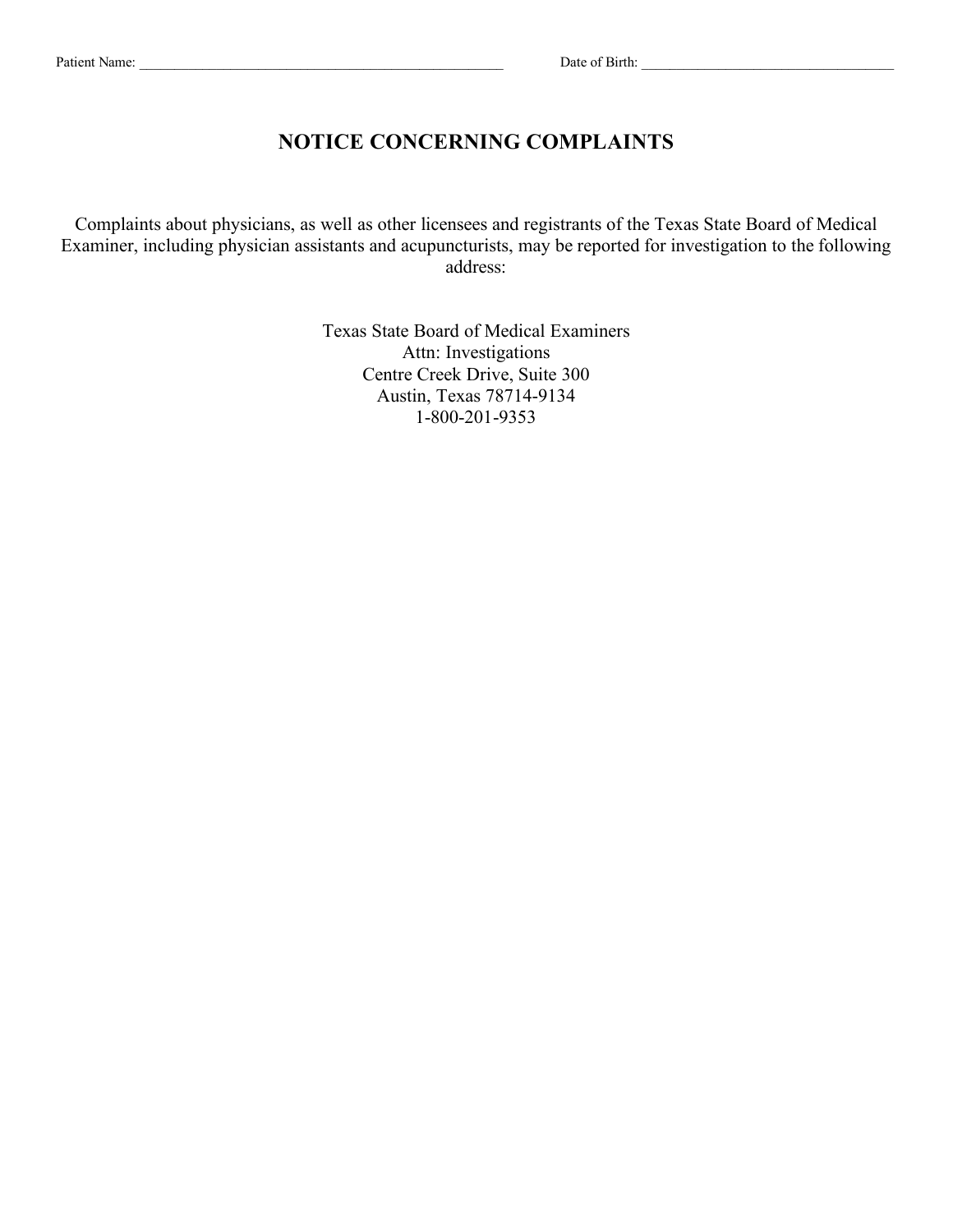# **COMPLIANCE ASSURANCE NOTIFICATION FOR OUR PATIENTS**

To Our Valued Patients:

The misuse of Personal Health Information (PHI) has been identified as a national problem causing patients inconvenience, aggravation and money. We want you to know that all of our employees, managers and doctors continually undergo training so that they may understand and comply with the government rules and regulations regarding the Health Insurance Portability and Accountability Act (HIPAA) with particular emphasis on the "Privacy Rule." We strive to achieve the very highest standards of ethics and integrity in performing services for our patients.

It is our policy to properly determine appropriate uses of PHI in accordance with the governmental rules, laws and regulations. We want to ensure that our practice never contributes in any way to the growing problem of improper disclosure of PHI. As part of this plan, we have implemented a Compliance Program that we believe will help us prevent any inappropriate use of PHI.

We also know that we are not perfect! Because of this fact, our policy is to listen to our employees and our patients without any thought of personalization in they feel that an even in any way compromises our policy of integrity. More so, we welcome your input regarding any service problem so that we may remedy the situation promptly. Thank you for being one of our highly valued patients.

### **PATIENT CONSENT FORM**

The Department of Health and Human Services has established a "Privacy Rule" to help insure that personal healthcare information is protected for privacy. The "Privacy Rule" was also created in order to provide a standard for certain healthcare providers to obtain their patients' consent for uses and disclosures of health information about the patient to carry out treatment, payment or healthcare operations.

As our patient, we want you to know that we respect the privacy of your personal medical records and will do all we can to secure and protect that privacy. We strive to always take responsible precautions to protect your privacy. When it is appropriate and necessary, we provide the minimum necessary information to only those we feel are in need of your healthcare information and information about treatment, payment or healthcare operations, in order to provide healthcare that is in your best interest.

We also want you to know that we support your full access to your personal medical records. We may have indirect treatment relationships with you (such as laboratories that only interact with physicians and not patients), and may have to disclose personal health information for purposes of treatment, payment, or healthcare operations. These entities are most often not required to obtain patient consent.

You may refuse to consent to the use or disclosure of your personal health information, but this must be in writing. Under this law, we have the right to refuse to treat you should you choose to refuse to disclose your Personal Health Information (PHI). If you choose to give consent in this document, at some future time you may request to refuse all or part of your PHI. You may not revoke actions that have already been taken which relied on this or a previously signed consent.

In an effort to provide appropriate care for you, if you have refused to sign this consent, it may be necessary for us to refuse treatment.

If you have any objections to this form, please ask to speak with our HIPAA Compliance Officer.

You have the right to review our privacy notice, to request restrictions and revoke consent in writing after you have reviewed our privacy notice.

Your personal health information will be shared in the exam rooms. If you do not wish for the person accompanying you to hear your information, please have them remain in the waiting room. Otherwise, your signature below gives consent for anyone in the exam room with you to be allowed to hear your personal information. This consent may be revoked at any time in writing.

### **Acknowledgement of Review of Notice of Privacy Practices**

I have reviewed this office's Notice of Privacy Practices, which explains how my medical information will be used and disclosed. I understand that I am entitled to receive a copy of this document.

Signature of Patient or Personal Representative Date:

\_\_\_\_\_\_\_\_\_\_\_\_\_\_\_\_\_\_\_\_\_\_\_\_\_\_\_\_\_\_\_\_ \_\_\_\_\_\_\_\_\_\_

\_\_\_\_\_\_\_\_\_\_\_\_\_\_\_\_\_\_\_\_\_\_\_ \_\_\_\_\_\_\_\_\_\_\_\_\_\_\_\_\_\_\_\_\_\_\_\_\_\_\_\_\_\_\_\_\_\_ Name of Personal Representative Description of Personal Representatives Authority